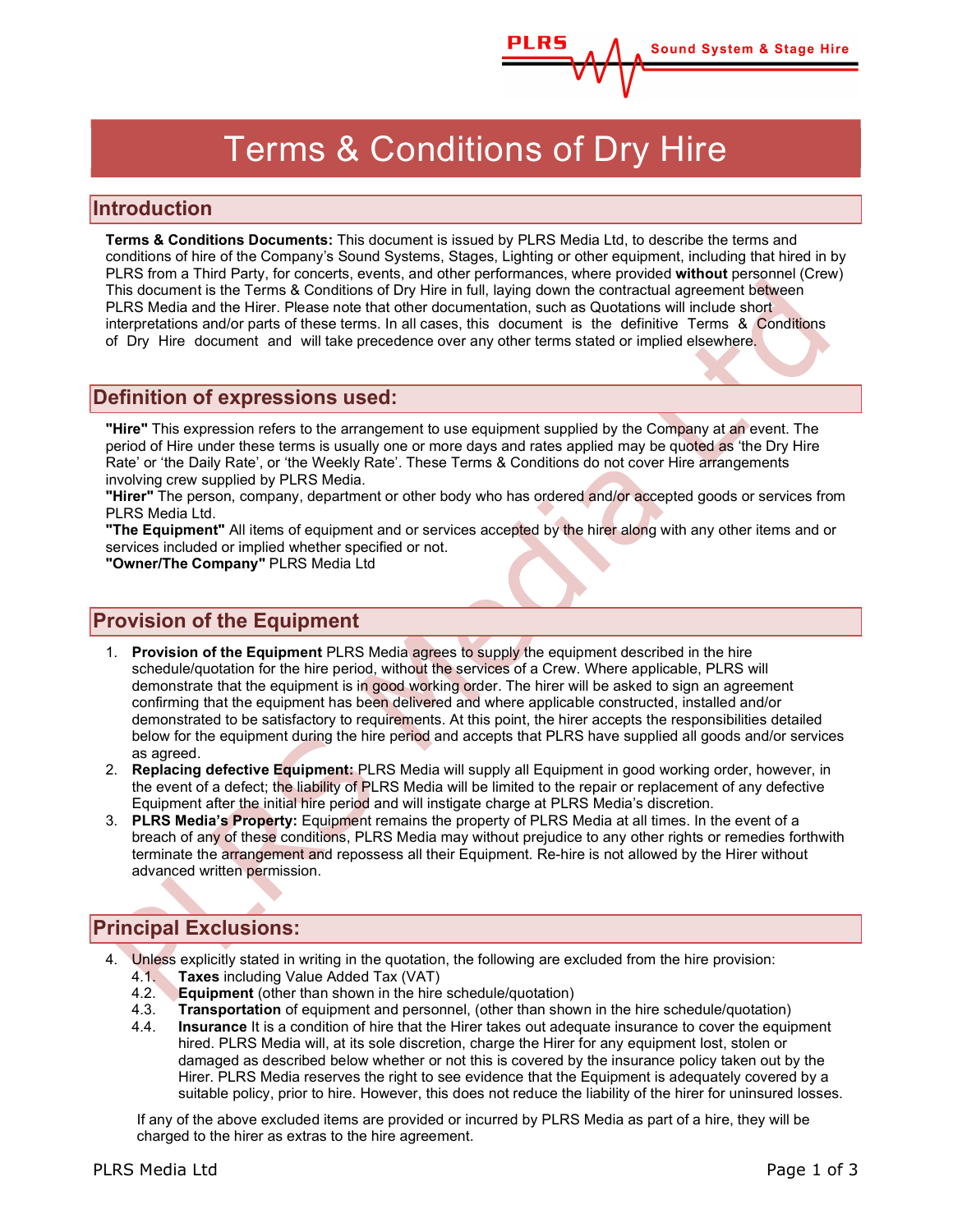# **Sound System & Stage Hire**

# Responsibilities of the Hirer:

- 5. The Hirer assumes full responsibility for the Equipment for the duration of the hire period. The hirer is responsible for the safe keeping of equipment and is liable for any loss or damage caused to the Equipment during the period of hire. The hirer is responsible for providing suitable and adequate security arrangements for the safe keeping of the equipment during the period of hire. The hirer must take all necessary steps (at its own expense) to retain possession and control of the equipment and in the event of losing possession or control will take all necessary steps to recover the equipment.
	- 5.1. Items of equipment are not to be used, and the Hirer will not permit them to be used, for any purpose for which they are not expressly designed.
	- 5.2. Equipment is not to be altered or modified in any way without the prior consent of PLRS Media.
	- 5.3. Equipment is not to be hired, re-hired or sub-hired to any third party or parties, without the express written consent of PLRS Media.
- 6. The cost of replacing or repairing the Equipment will be borne in full by the Hirer. Equipment lost, damaged or modified will be charged for at full hire rate until the loss is settled in full.
	- 6.1. Examples of loss/damage /modification include (but are not limited to) the following:
	- Damage by persons known or unknown, including audiences and artists (whether or notas part of the performance)
	- Damage or loss caused by inadequate handling by third parties (including local crew)
	- Damage by adverse weather conditions including water damage
	- Loss due to theft on site or in transit
	- Loss or damage during transportation
	- Modifying cables by cutting and/or re-wiring plugs/sockets
- 7. Liabilities: Equipment is supplied on the understanding that it be competently installed either by PLRS or the Hirer and operated by the Hirer. No liability will be accepted by PLRS Media for any damage to persons or property whilst the Equipment is on hire to the Hirer.
- 8. Competent Personnel: Where certain hire Equipment requires specialist technical knowledge or training for the safe or effective installation and or operation, the hirer will be required to undertake that only competent personnel are employed. Where such an undertaking cannot be made, at the sole discretion of PLRS Media, a competent crew will be supplied by PLRS Media and charged in addition to the hire rate. (At such point, PLRS Media's Terms & Conditions of Hire will prevail, overriding these Terms & Conditions of Dry Hire).
- 9. Local Licences: The hirer is solely responsible for obtaining any licence, qualification or other authority, which may be required for the safe and legal operation of the Goods hired and agrees to abide by all legal guidelines relating to the installation and operation of the Goods.
- 10. Temporary Structures: When providing a temporary structure (staging) PLRS will provide the hirer documentation detailing the responsibilities of both PLRS and the Hirer detailing the risks associated with such structures and the safety procedures that must be followed to ensure any risk of potential harm or damage is eliminated or minimised It is the responsibility of the hirer to ensure such procedures are adhered to throughout the hire period and ensure the safety of any persons using the equipment and the General Public. PLRS cannot accept any liability for any damage or injury resulting from failure to adhere to these procedures.
- 11. Sound Pressure Levels: High Sound Pressure levels can cause permanent hearing damage. Repeated exposure can have a cumulative effect. Equipment provided by PLRS Media can and does produce high enough sound pressure levels to cause hearing damage. PLRS Media cannot accept liability for any individual's failure to stay at an appropriate distance from loudspeakers or failure to take any necessary steps to protect their own hearing. It is the responsibility of the hirer to ensure the safety, with regards to hearing, of the general public.

### Hire Periods, Charges and Payments:

12. Hire Period: Hire charges are calculated from the date of collection / delivery to the date of return to PLRS Media. Permission for extending hire arrangements may be granted on request but must not be assumed. Availability and prices of Equipment may vary from our advertised rates and cannot be guaranteed for periods of extension.